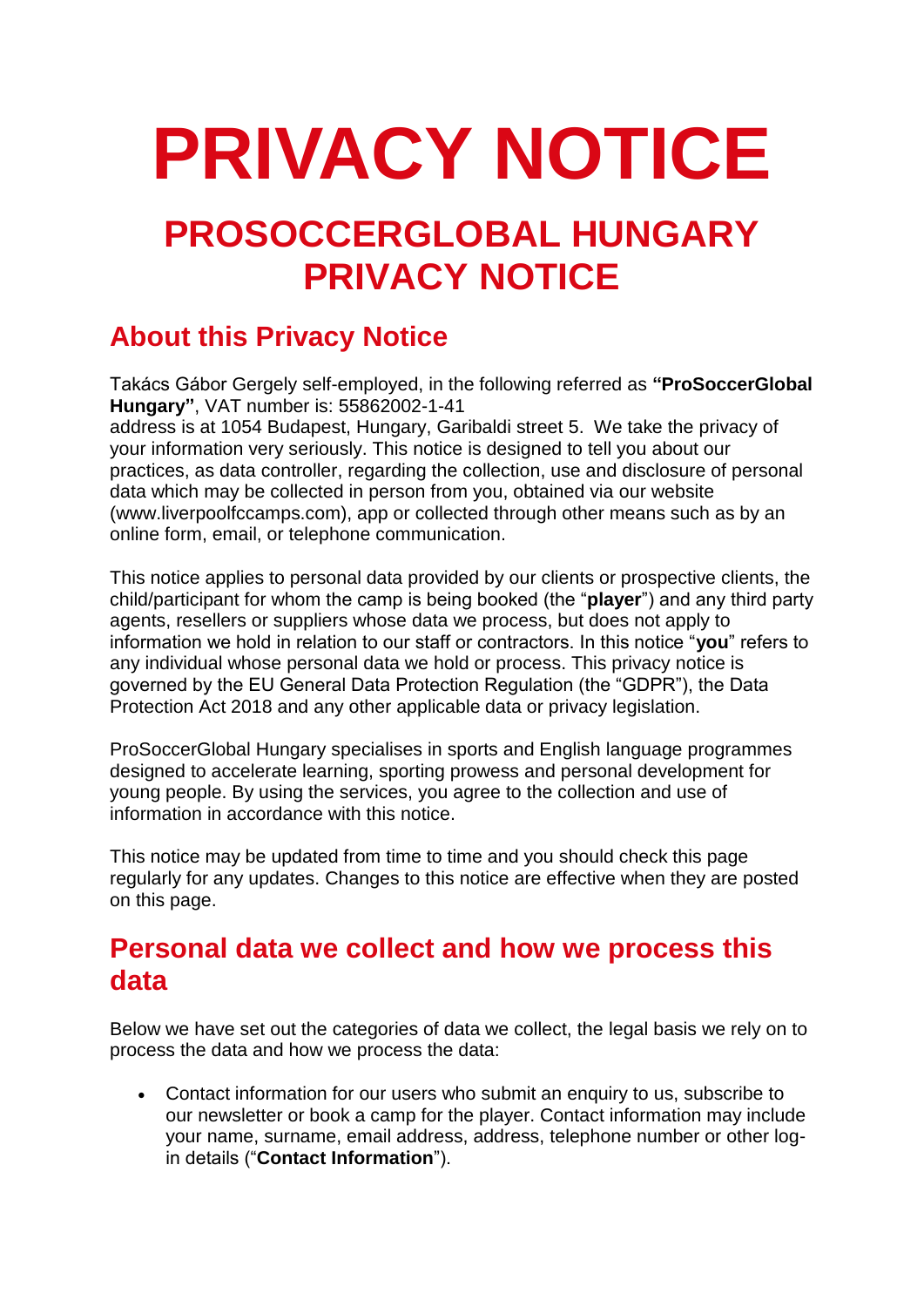If you subscribe to our newsletter, we will process your Contact Information on the basis that you have consented to this and will only send our newsletter to you for as long as you continue to consent. Otherwise, we process this information to provide our services and communicate with you (including with respect to customer care and support) on the basis of performing our contract with you or on the basis of our legitimate interest in providing our services to you.

• Contact information which we hold because you are a third party relevant to the services we provide to our clients (you may for example be a payment processor, marketing software provider, credit agency or transport provider) ("**Third Party Contact Information**").

We process this information when we provide services to our clients on the basis of the performance of our contract with you or on the basis of our legitimate interest in providing our services to our clients.

• A record of any correspondence or communication between you and us ("**Communication Information**").

We process this information when we monitor our relationship with you and provide services to you on the basis of the performance of our contract with you or on the basis of our legitimate interest in providing our services to you.

• Camp booking information which we hold when you book a camp for a player. Such information includes Contact Information, your relationship to the player, the player's name, surname, date of birth, gender, nationality and Financial Information ("**Booking Information**").

Other than gender which we process on the basis of your consent, as a special category of data, we process Booking Information on the basis of performing our contract with you or on the basis of our legitimate interest in providing our services to you.

• Information which we hold relating to a player's or other user's comments, reviews, feedback and ideas ("**User Generated Information**").

We process this information in order to improve or customise our services on the basis of our legitimate interest in providing our services to you and our other clients.

• Player welfare information which we hold once you made a booking for one of our camps. Such information includes the camp booking reference, your Contact Information, the player's name, surname, date of birth and medical and care information such as the player's medical conditions, medication, allergies and dietary requirements ("**Player Welfare Information**").

We process this information on the basis of performing our contract with you, on the basis of our legitimate interest in providing our services to you or as necessary in order to protect the vital interests of the player.

• Financial information which we hold in the context of providing services to you ("**Financial Information**") such as billing and banking details.

We process this information when we provide services to you on the basis of the performance of our contract with you or on the basis of our legitimate interest in providing our services to you.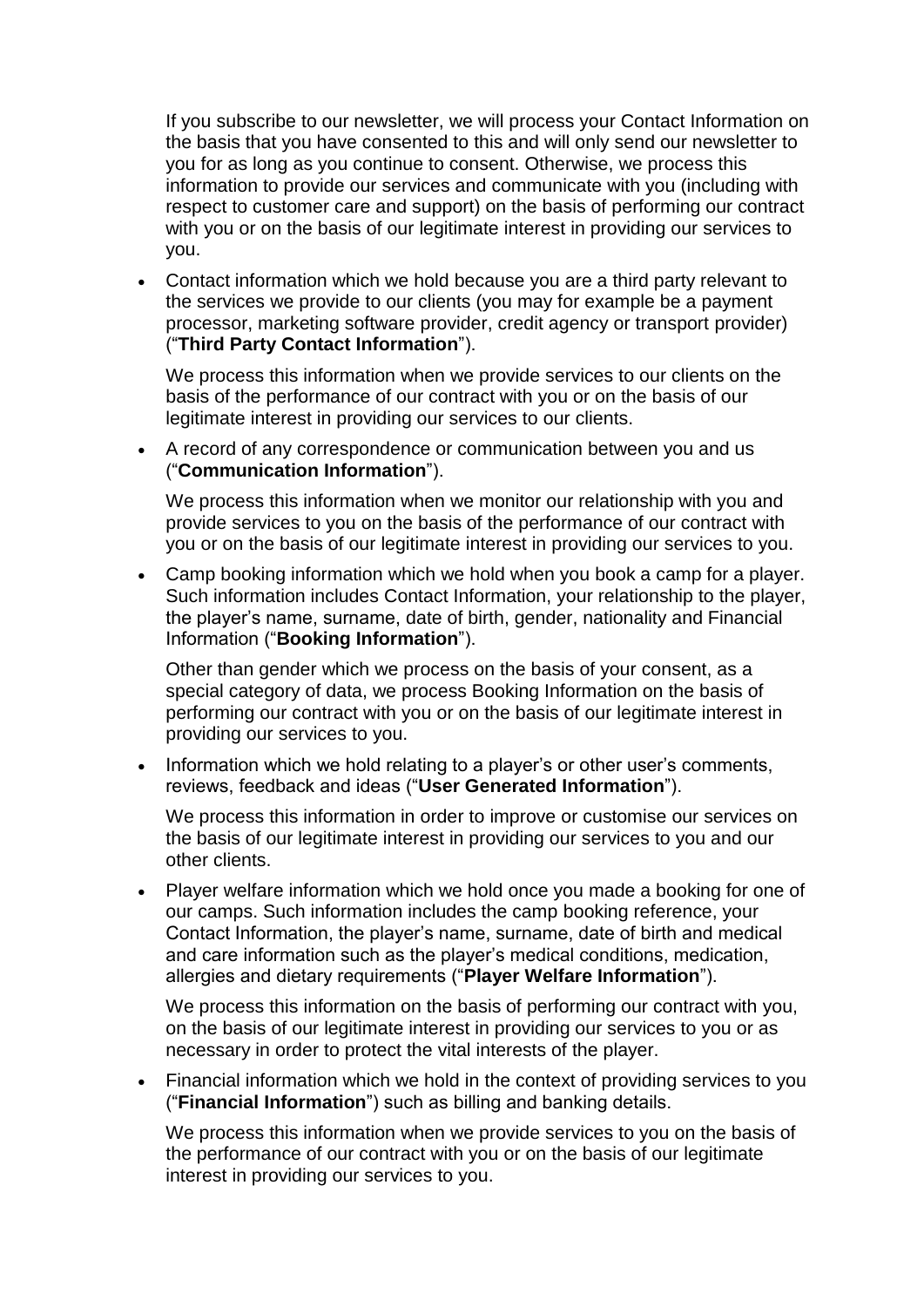• **Cookie Information**. A cookie is a small text file which asks permission to be placed on your computer's hard drive or mobile device. Once you agree, the file is added and the cookie helps analyse web traffic or lets you know when you visit a particular site.

We process Cookie Information where applicable and necessary on the basis that you have consented to this in order to improve or communicate with you about our services and/or to customise the website according to your personal interests.

**Marketing information**. We may hold information about you in order to provide information about our services. This may include names, job titles, email addresses, phone numbers, addresses, and other information ("**Marketing Information**").

We process this information in order to improve or customise our services, communicate with you about our services or for market research purposes, on the basis of our legitimate interests in communicating with you about our services or on the basis that you have consented to receiving the information. We will collect information either from you directly or from a third party (for instance an introducer). If we do obtain your personal data from a third party your privacy rights under this notice are not affected and you are still able to exercise the rights contained within this privacy notice.

#### **Data Retention**

Our current data retention policy is to delete or destroy (to the extent we are able to) personal data after the following periods:

- Following an enquiry with us, we will remove your Contact Information and Communication Information from our CRM system after a period of 1 year unless you make a subsequent booking with us.
- In respect of booking with us 7 years from either the booking.
- In respect of Cookie Information such data is removed from the Google Analytics online platform after 3 years. After such period, only aggregated data (from which all personal data has been removed) is stored by us.
- In respect of Marketing Information 5 years from the last date on which you have interacted with us.

For any category of personal data not specifically defined in this notice, and unless otherwise specified by applicable law, the required retention period for any personal data will be deemed to be 7 years from the date of receipt by us of that data. The retention periods stated in this notice can be prolonged or shortened as may be required (for example, in the event that legal proceedings apply to the data or if there is an on-going investigation into the data).

We review the personal data (and the categories of personal data) we are holding on a regular basis to ensure the data is still relevant to our business and is accurate. If we discover that certain data we are holding is no longer necessary or accurate, we will take reasonable steps to correct or securely delete this data as may be required.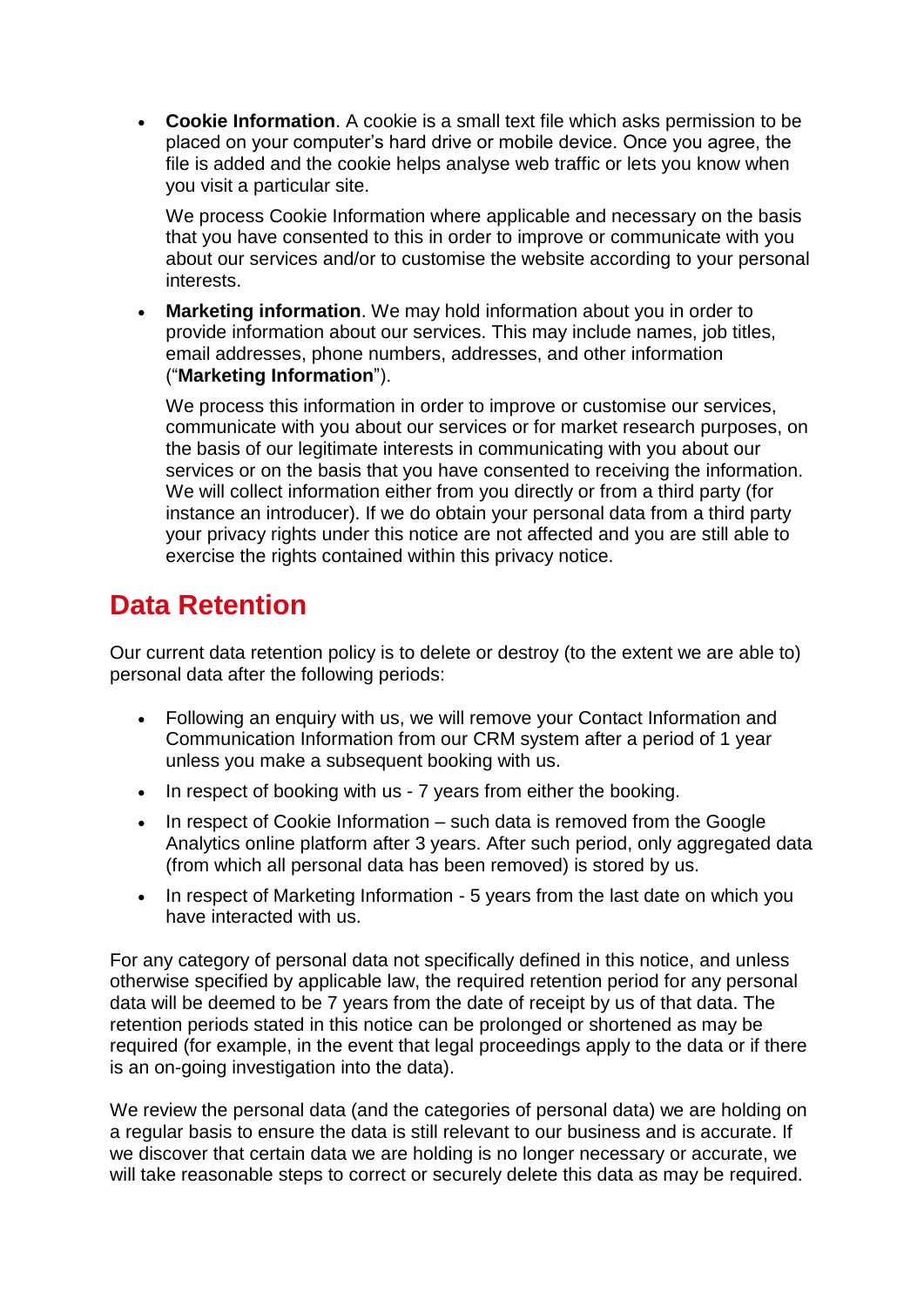If you wish to request that data we hold about you is amended or deleted, please see below for your privacy rights.

### **Sharing your information**

We may disclose information to third parties in the following circumstances:

- We may work with other professionals and providers in providing and delivering our services to you - this may include a payment processor, marketing software provider, credit agency, transport partners (for the player's airport transfer purposes), insurance provider (for the player's medical insurance purposes).
- We may disclose information to our group companies (as applicable).
- If we are sub-contracting services to a third party we may provide information to that third party in order to provide the relevant services.
- If we are under a duty to disclose or share your personal data in order to comply with any legal obligation (for example, if required to do so by a court order or for the purposes of prevention of fraud or other crime).
- In order to enforce any terms and conditions or agreements for our services that may apply.
- As part of a sale of some or all of our business and assets to any third party or as part of any business restructuring or reorganisation, but we will take steps with the aim of ensuring that your privacy rights continue to be protected.
- To protect our rights, property and safety, or the rights, property and safety of our users or any other third parties. This includes exchanging information with other companies and organisations for the purposes of fraud protection and credit risk reduction.

If we do supply your personal data to a third party we will take steps to ensure that your privacy rights are protected and that such third party complies with the terms of this notice.

## **Security**

We will take all reasonable steps to ensure that appropriate technical and organisational measures are carried out in order to safeguard the information we collect from you and protect against unlawful access and accidental loss or damage. These measures may include (as necessary):

- protecting our servers by both hardware and software firewalls;
- locating our data processing storage facilities in secure locations;
- encrypting all data stored on our server with an industry standard encryption method that encrypts the data between your computer and our server so that in the event of your network being insecure no data is passed in a format that could easily be deciphered;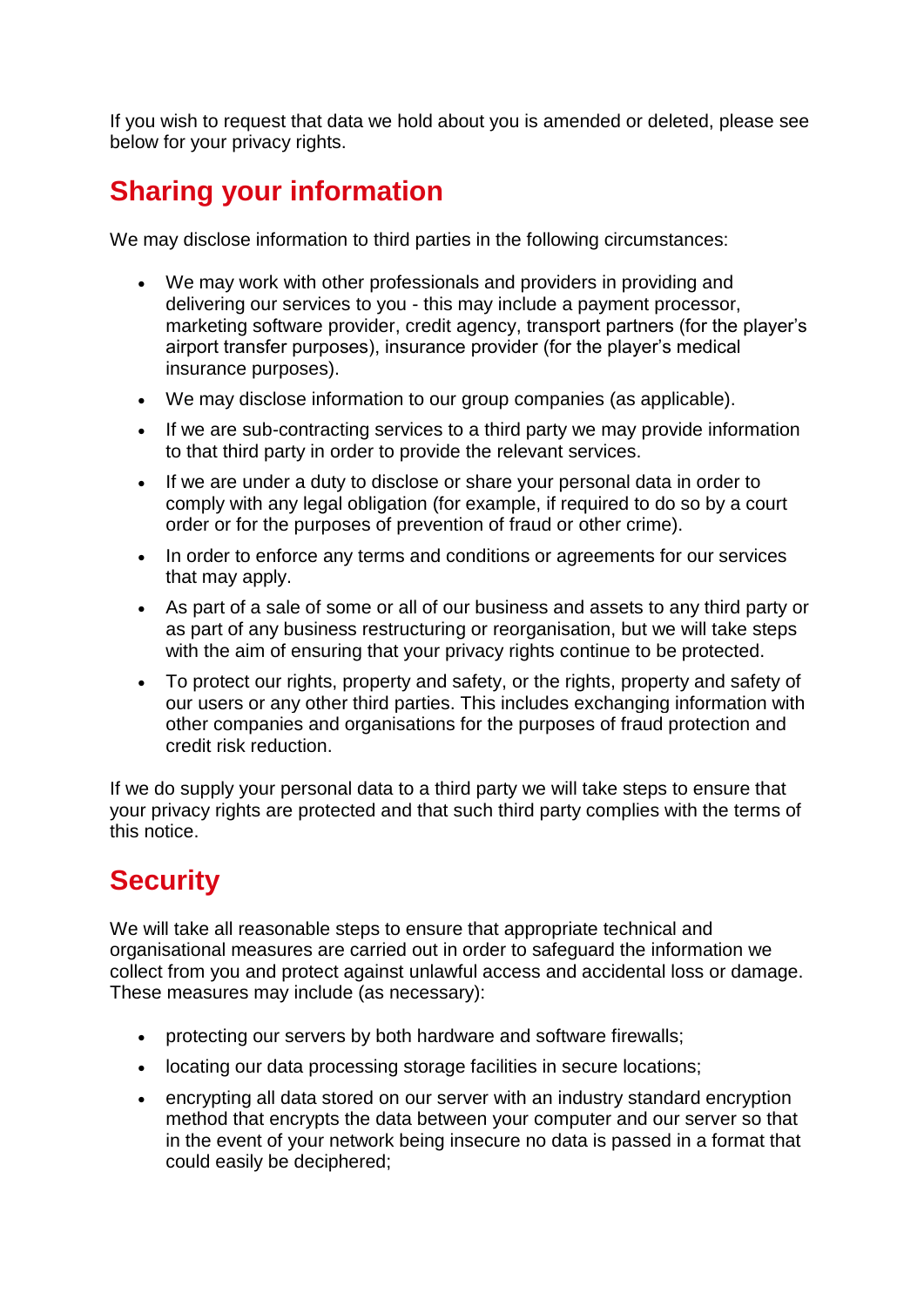- when necessary, disposing of or deleting your data so it is done so securely;
- regularly backing up and encrypting all data we hold.

We will ensure that our staff are aware of their privacy and data security obligations. We will take reasonable steps to ensure that the employees of third parties working on our behalf are aware of their privacy and data security obligations.

This notice and our procedures for handling personal data will be reviewed as necessary.

#### **Third party links**

Our website may contain links to other sites that are not operated by us. This notice applies to our services only so if you click on a third-party link, we strongly advise you to review that site's privacy policy.

We have no control over and are not responsible or liable for the content, privacy policies or practices of any third-party sites or services.

#### Your privacy rights

With respect to your personal data, you have:

- **The right to be informed** a right to know about our personal data protection and processing activities, details of which are contained in this notice
- **The right to access** the right to request a copy of any personal data that we have about you
- **The right to rectification** the right to request a correction of any errors in or update of the personal data that we have about you
- **The right to erasure** (*the 'right to be forgotten')* the right to request that your personal data is deleted from our records
- **The right to restrict processing***-* the right to request that we no longer process your personal data in certain ways, whilst not requiring us to the delete the same data
- **The right to object to processing** the right to request that your personal data will not be processed
- **The right to data portability** the right to request that your personal data be transferred or exported to another organisation
- **The right to withdraw consent**  the right to withdraw any permission you have given us to process your personal data
- **Rights in relation to automated decision making and profiling**-
	- $\circ$  The right not to be subject to automated decision-making (including profiling) when those decisions have a legal (or similarly significant effect) on you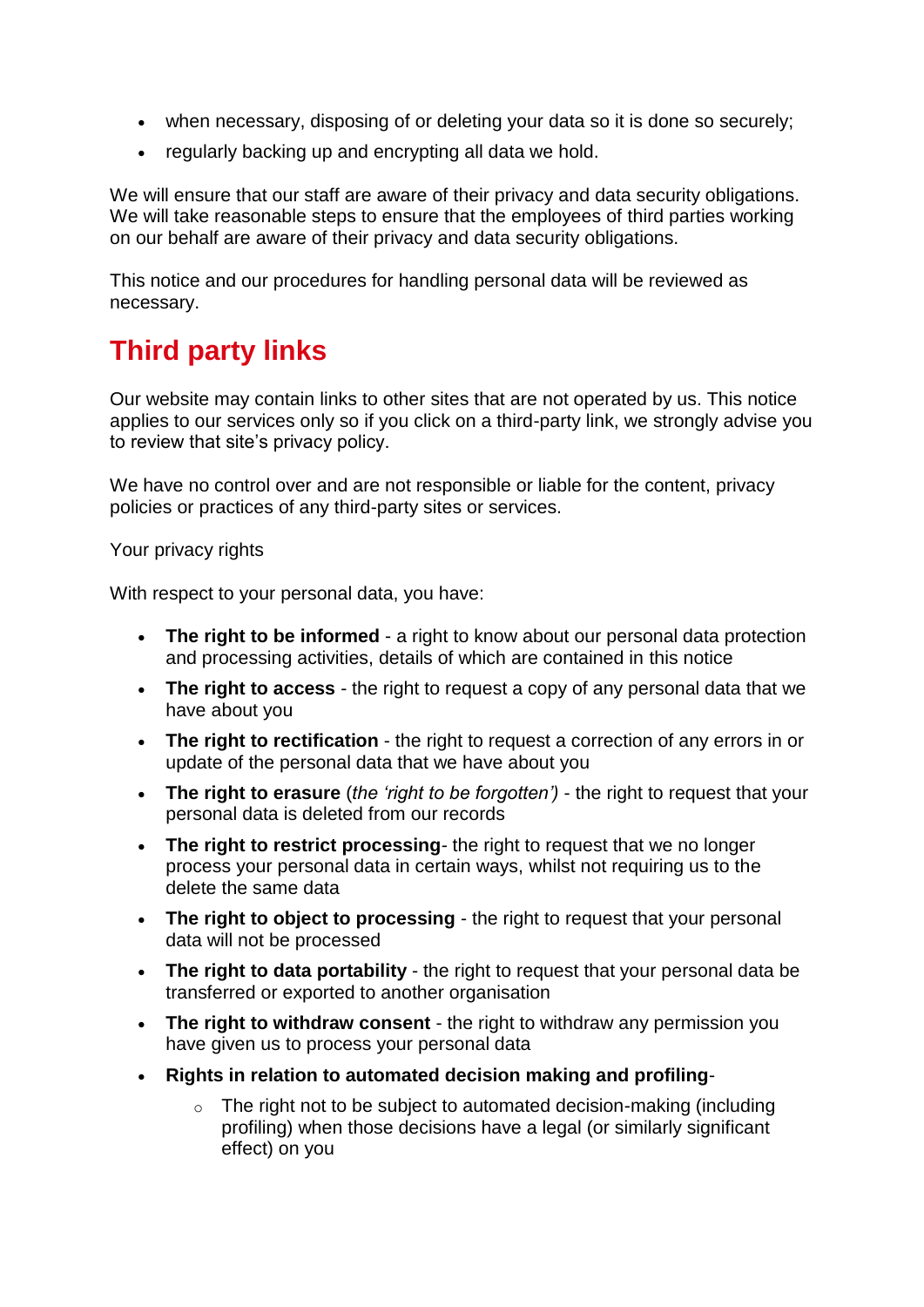o The right to request that your personal data will not be used to contact you for direct marketing purposes

All SARs and other requests or notifications in respect of your above rights must be sent to us in writing at [info@liverpoolfccamps.com](mailto:info@liverpoolfccamps.com) or by post to Sports Camps UK Limited, 4th Floor, Bedser Stand, The Kia Oval, London, SE11 5SS.

We will endeavour to comply with such requests as soon as possible but in any event we will comply within one month of receipt (unless a longer period of time to respond is reasonable by virtue of the complexity or number of your requests).

#### **Data breaches**

If personal data we hold about you is subject to a breach or unauthorised disclosure or access, we will report this to our data protection manager or officer (if an officer has been appointed) and the Information Commissioner's Office (ICO) (as necessary).

If a breach is likely to result in a risk to your data rights and freedoms, we will notify you as soon as possible.

Transferring your information outside the EEA

We will not transfer your personal data in a systematic way outside of the European Economic Area or UK (together the "EEA") but there may be circumstances in which certain personal data is transferred outside of the EEA, in particular:

- From time to time, some of our data processors (including third party payment processors, server providers, transport partners), may be based outside of the EEA. In that case, we will ensure we have an agreement in place with such processors to provide adequate safeguards and a copy of such safeguards will be available on request.
- If you use our services while you are outside the EEA, your information may be transferred outside the EEA in order to provide you with our services or communicate with you.
- We may communicate with individuals or organisations outside of the EEA in providing our services. Those communications may include personal data (such as contact information).
- From time to time your information may be stored in devices which are used by our staff outside of the EEA (but staff will be subject to our cyber-security policies).

If we transfer your information outside of the EEA, and the third country or international organisation in question has not been deemed by the EU Commission to have adequate data protection laws, we will provide appropriate safeguards and we will be responsible for ensuring your privacy rights continue to be protected as outlined in this notice.